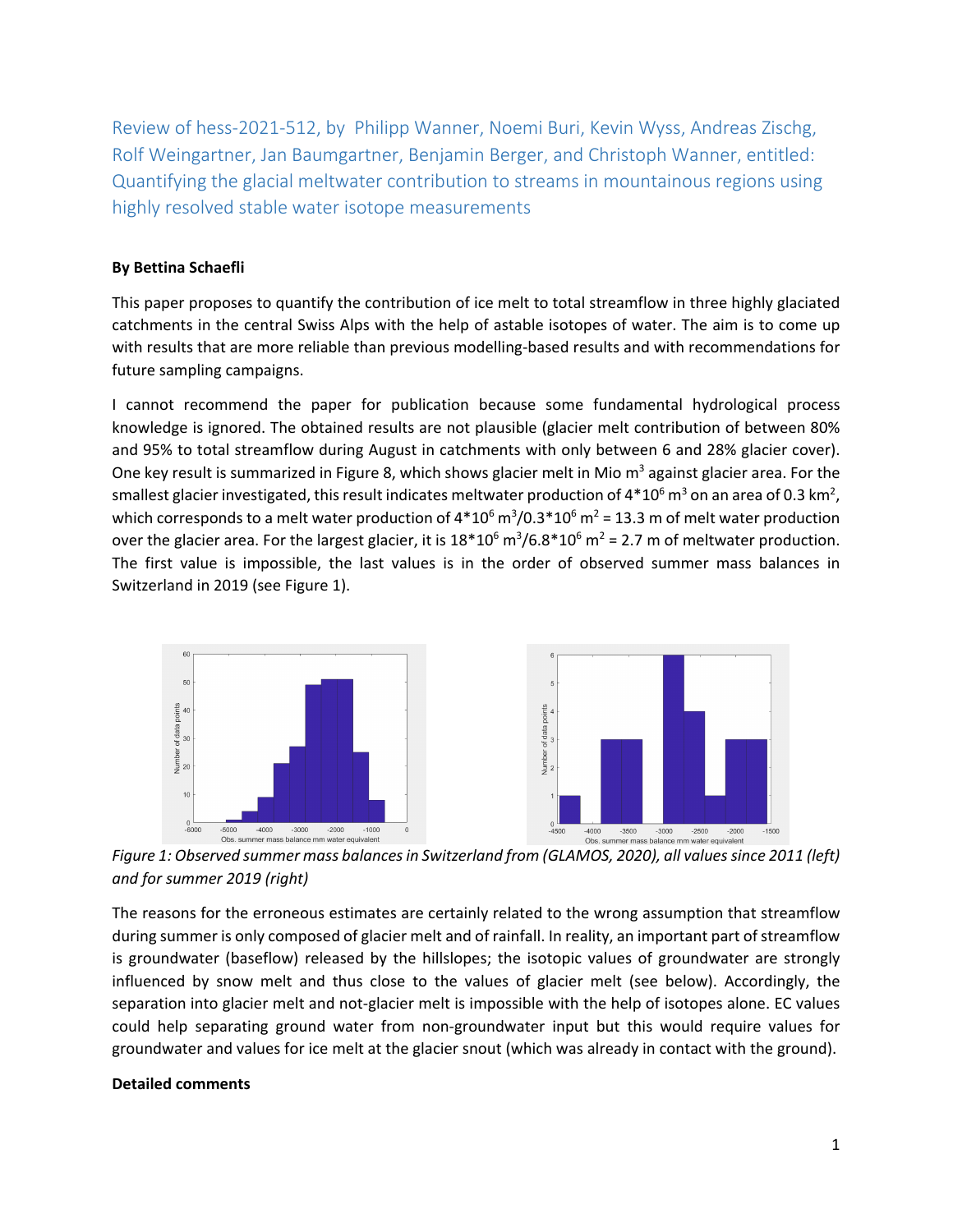The analysis of the contribution of ice to streamflow is based on a total of 2 ice melt samples taken each from a different glacier, both located in only one of the three catchments, i.e. there are no ice samples in two of the catchments. One catchment has no snow samples, all snow samples have (according to the sampling location figure) been taken at low elevations, there is only a total of 19 snow samples (the paper does not contain a clear overview of dates and elevations when and where the snow samples were taken).

Ice melt can have considerable variability (Figure 2) and be overlapping with the values of snowmelt and of the snowpack (Figure 3). Since groundwater is strongly influenced by snowmelt, it most likely has isotopic ratios that are also rather low.



Figure 2: delta-Deuterium values in ice melt samples from the Otemma glacier (Müller et al., 2021), see *also the display material here: https://presentations.copernicus.org/EGU21/EGU21‐ 7182\_presentation.pdf*



Figure 3: delta-Deuterium values in ice melt and snow melt samples from the Otemma glacier (Müller et *al., 2021)*

## **Additional specific comments**

- Introduction: There is no reference to mixing analysis in the introduction despite of the huge body of hydrologic literature in this field. There is very little reference to isotopes studies in Alpine areas (e.g. Penna et al., 2014)
- ‐ Line 252 following: The text mentions the enrichment in heavy isotopes in the snowpack over the accumulation season and attributes it to melt/refreeze cycles and moisture exchange with the ground. This explanation is a priori not plausible for enrichment during the accumulation phase